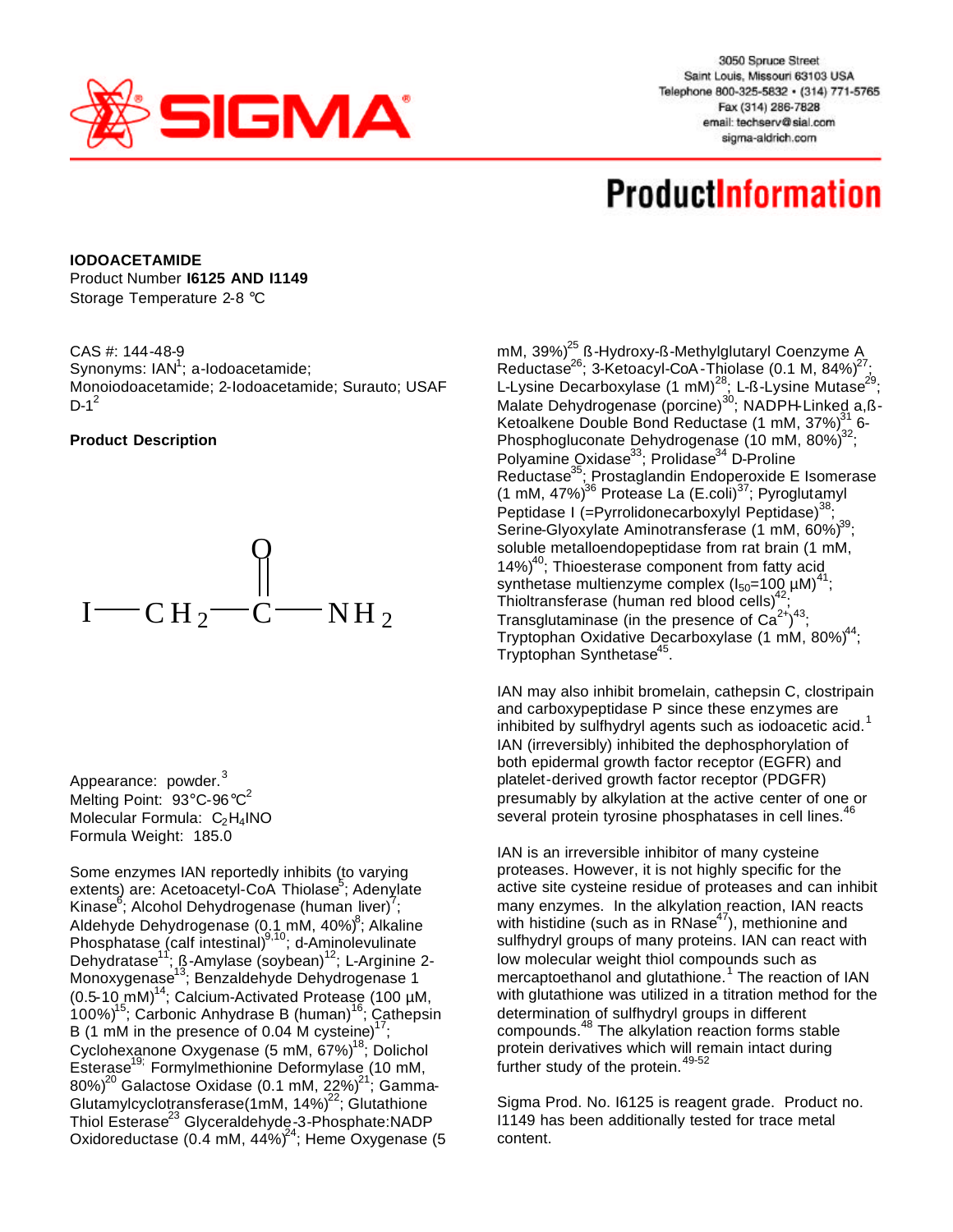## **Preparation Instructions**

IAN is soluble in water; a suggested stock solution is 10-100 mM. The effective concentrations for use as a protease inhibitor are 10-100 μM. All solutions are sensitive to light and should be freshly prepared.<sup>1</sup>